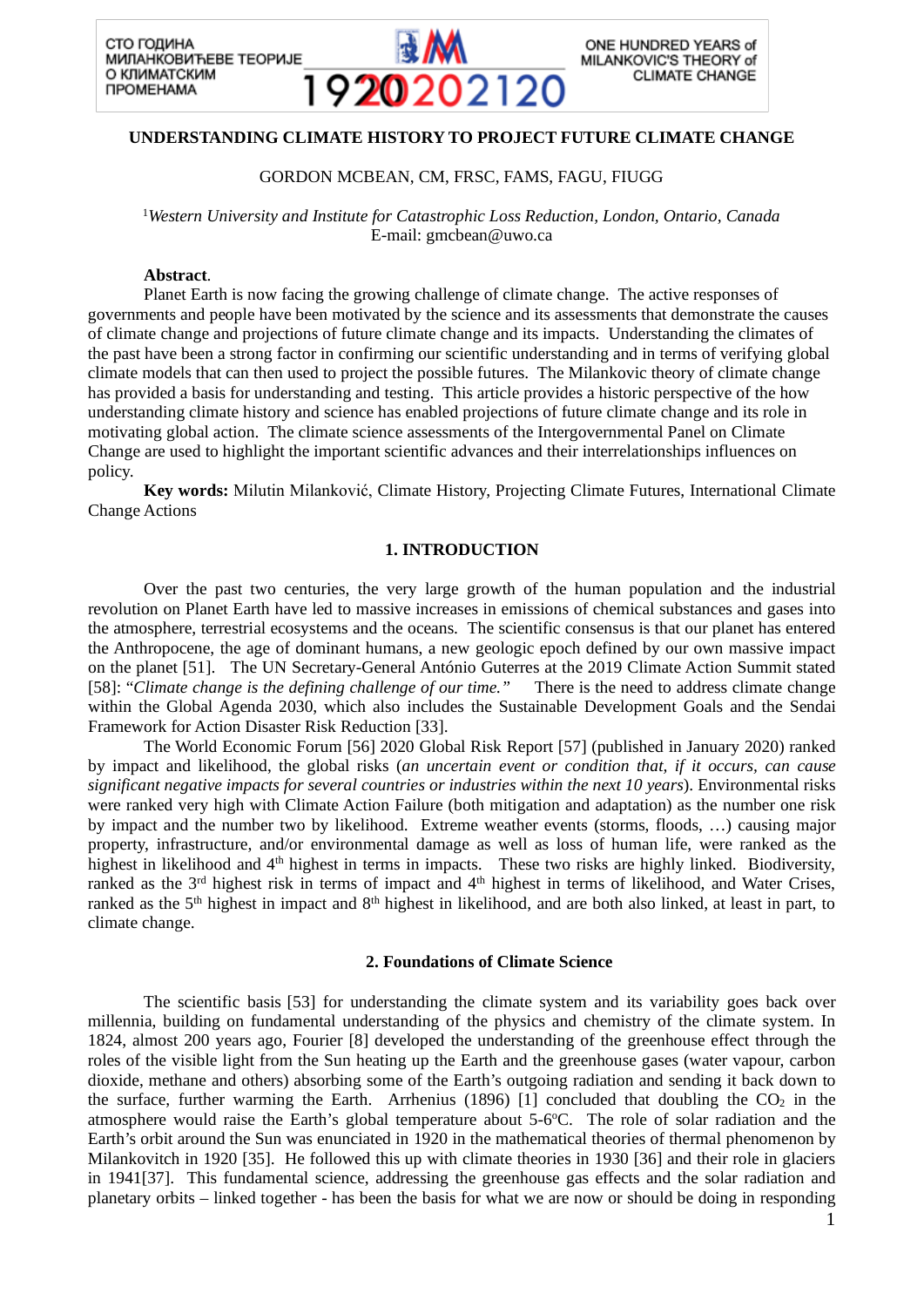to the climate crisis.

Milankovitch's astronomical theory [43] of the ice ages was fully verified in the seminal paper by Hays et al. (1976) [12] who called it the "*pacemaker of the ice-ages*". The analysis was based upon the analysis of oxygen isotopic data from deep-sea sedimentary cores which have been further analyzed in detail by Shackleton et al. (1990) [49] who provided an alternative astronomical calibration of the lower Pleistocene timescale. Ocean cores provided excellent material for high resolution stable oxygen isotope analysis through the past few million years which matched well with orbital models and were in accord with expectations based upon the Milankovitch hypothesis.



*Figure 1. Variations of temperature, methane and atmospheric carbon dioxide concentrations derived from air trapped within ice cores from Antarctic [24][4][7][44]50]*

Figure 1 shows the variations of temperature and the greenhouse gases, carbon dioxide and methane, over the past 400,000 years, a period of about 4 ice-age domains and demonstrates interactions within the climate system. As the Earth's orbit around the Sun varies in shape and tilt, the incoming solar radiative energy varies, following the Milankovitch cycles. The reduction in incoming energy results in a cooler climate – the red line. The cooling oceans absorb carbon dioxide from the atmosphere reducing the greenhouse effect, which amplifies the cooling, bringing the red line down further. As the climate cools further, sea ice and glaciers grow leading to the reflection of more solar energy, enhancing the cooling further – so that, as in Figure 1, there is a reduction in global mean temperature of 7-8°C with large glaciation in the north, the ice age about 350,000 years ago. As the Milankovitch components of orbit and earth tilt evolve, the solar radiation increases, resulting in a rapid warming, more rapid than the cooling, as the oceans release the greenhouse gases and the melting ice reduces the reflection of solar energy. This cycle continues with ice ages about 100,000 years. The Milankovitch cycle interacts with the atmospheric, ocean, terrestrial and cryosphere components in the time changing climate. This provides an explanation of planetary history and a test bed for development and testing integrated climate models, providing, through understanding climate history. enabled projections of future climate.

## **3. Enhancing Climate Science for Action**

Climate change became a political issue, initially in the late 1970's and more so in the mid-late 1980's, leading to enhanced scientific studies of the global climate system and greatly strengthened the knowledge base, building on the fundamental science of Newton, Fourier, Milankovitch and others. In 1979, the First World Climate Conference received the scientific evidence confirming the long-term concerns about a changing climate. The International Council of Scientific Unions (ICSU) (now the International Science Council) [17] and World Meteorological Organization (WMO) [59] created, in 1980, the World Climate Research Programme (WCRP) [55], with the scientific objectives: to determine: *the predictability of climate; and the effect of human activities on climate*. The Intergovernmental Oceanographic Commission (IOC) [15] became a co-sponsor in 1992. With the rising international concerns about climate change and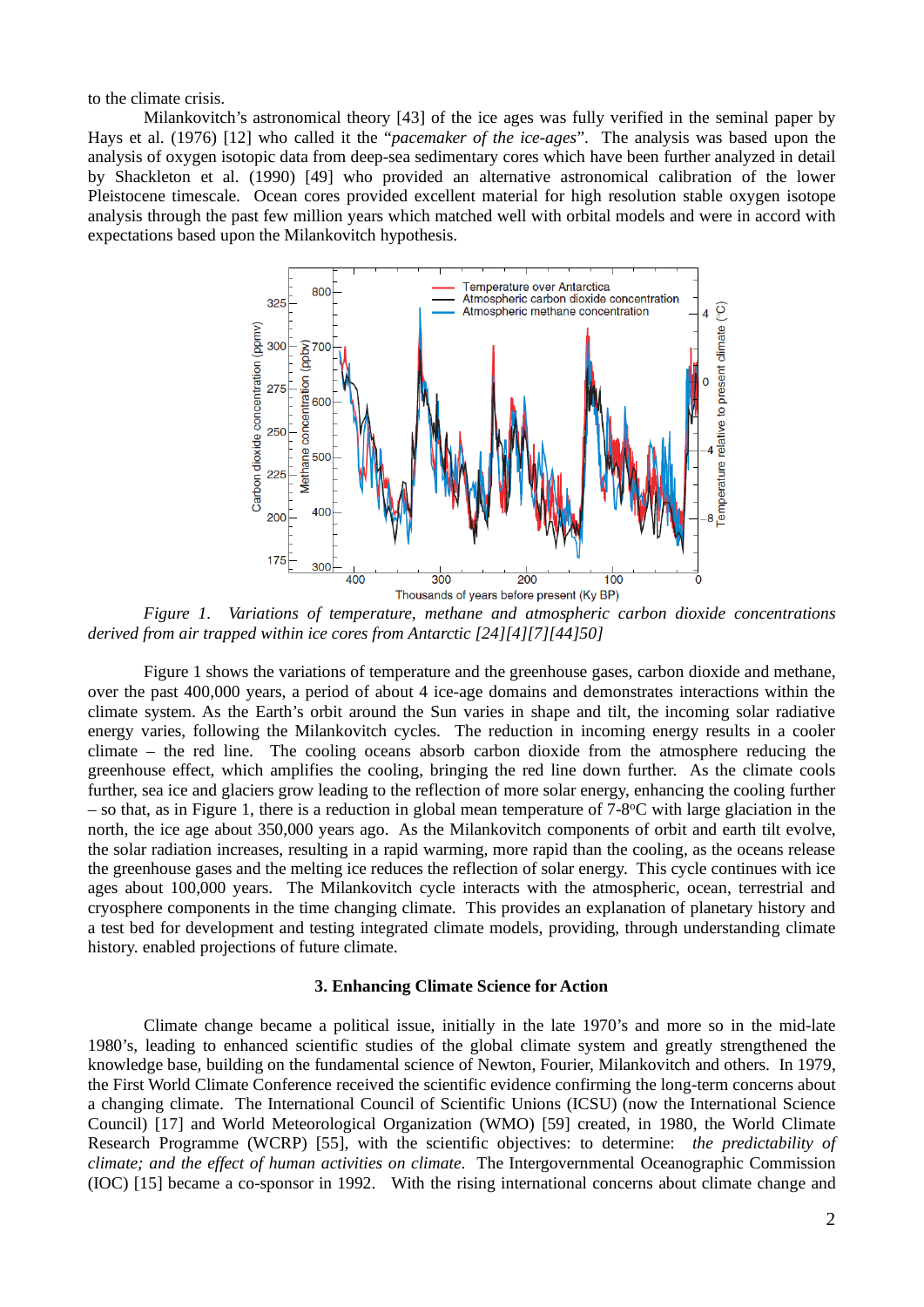related issues of global environmental change, plus emerging discussions on sustainable development, ICSU founded the International Geosphere-Biosphere Programme (IGBP) [16] to: *study earth system science and to help guide society onto a sustainable pathway during rapid global change.*" In 1991, the IGBP created the Past Global Changes (PAGES) project to improve our understanding of past changes in the Earth system in order to improve projections of the future. Their website provides links, for example, to information on "*How the Sun Affects Climate: Solar and Milankovitch Cycles"* [54].

### **4. Assessments of Climate Science for policy**

With the increasing global concern about the climate and possible human-caused climate change, the Intergovernmental Panel on Climate Change (IPCC) [18] was created in 1988 to: (*i) assess available scientific information on climate change, (ii) assess the environmental and socio-economic impacts of climate change, and (iii) formulate response strategies*. Over the years, the scientific programs planned and coordinated by the WCRP and the IGBP (now part of Future Earth [10], created by merging IGBP with other international projects) have been the major source of scientific results for the IPCC assessments. The IPCC is structured with three Working Groups: Working Group I assess the physical science underpinning past, present, and future climate change and how it is changing in response to human activity – and is the focus of this article. Working Group II assesses the impacts, adaptation and vulnerabilities related to climate change and Working Group III focuses on climate change mitigation, reducing greenhouse gas emissions, and removing greenhouse gases from the atmosphere.

The advancements in science and the increased warming of the climate system and concentrations of greenhouses have been reflected in the IPCC's assessments. The IPCC First Assessment Report (FAR) [20], completed in 1990, includes Chapter 2 on Radiative Forcing of Climate, addressing the issue of climate variability due to orbital changes. As they said: "*Variations in climate on time-scales ranging from 10,000 to 100,000 years, including the major glacial/interglacial cycles during the Quaternary period, are believed to be initiated by variations in the Earth's orbital parameters which in turn influence the latitudinal and seasonal variation of solar energy received by the Earth (the Milankovitch Effect).*" They went on to comment on the factors seen in Figure 1. The orbital parameters and the Earth's climate provide a "*compelling argument in favour of the Milankovitch theory"*, while the internal feedback processes, as discussed above, are very important. Chapter 7, on Observed Climate Variations and Change [21], concluded that the Milankovitch orbital effects (Berger, 1980) [2] "*appear to be correlated with the glacialinterglacial cycle since glacials arise when solar radiation is least in the extra-tropical Northern Hemisphere summer"*. Regarding the important question - has the climate changed and is the change due to human activities - the FAR states: *"The observed increase (in temperatures) could be largely due to natural variability; alternatively this variability and other man-made factors could have offset a still larger manmade greenhouse warming."* The Report also laid out a scientific action plan [30] for improved prediction of global climate change to narrowing the uncertainties

This IPCC First Assessment Report (FAR) was presented to the Second World Climate Conference [48] in 1990 and the Conference, including many heads of state, made a recommendation to the 1992 United Nations Conference on Environment and Development (UNCED) [52], also called the Earth Summit, held in Rio de Janeiro, which created the Framework Convention on Climate Change (UNFCCC) [9].

The IPCC Second Assessment Report (1995) (SAR) [22] examined the many issues of climate change including analyses of changes in sea examining the geological and geophysical effects (Chapter 7) with a focus on long-term sea-level changes and issues of post-glacial rebound [6][39][40]. Among their conclusions were that adjustments to the effects of deglaciation throughout the Holocene period (last 10,000 years) are important [42] and the use of paleo-data and the Milankovitch connections were important in evaluation of internal variability and feedbacks in climate system [41]. Adjustments of the post-glacial rebound-related land movements as estimated from tide gauge records and use of Peltier's model [42] were cited. The Assessment [31 included the recommendations: "*to build confidence in the decade-to-century time-scale natural variability simulated by models, there is a need to compare model attempts to mimic the climate of the last 1000 years with variability estimates from paleo-climate data with comparable time resolution. …. the need to identify the forcings, for example solar, volcanoes, deforestation, … phase lags and leads at very large spatial scales which are potentially testable given appropriate paleo-data."*

Following the FAR statement the SAR examined the whether the climate was changing and its cause and noted that: "*Changes in climate have occurred in the distant past as the distribution of continents and their landscapes have changed, as the so-called Milankovitch changes in the orbit of the Earth and the Earth's tilt relative to the ecliptic plane have varied the insolation received on Earth, and as the composition*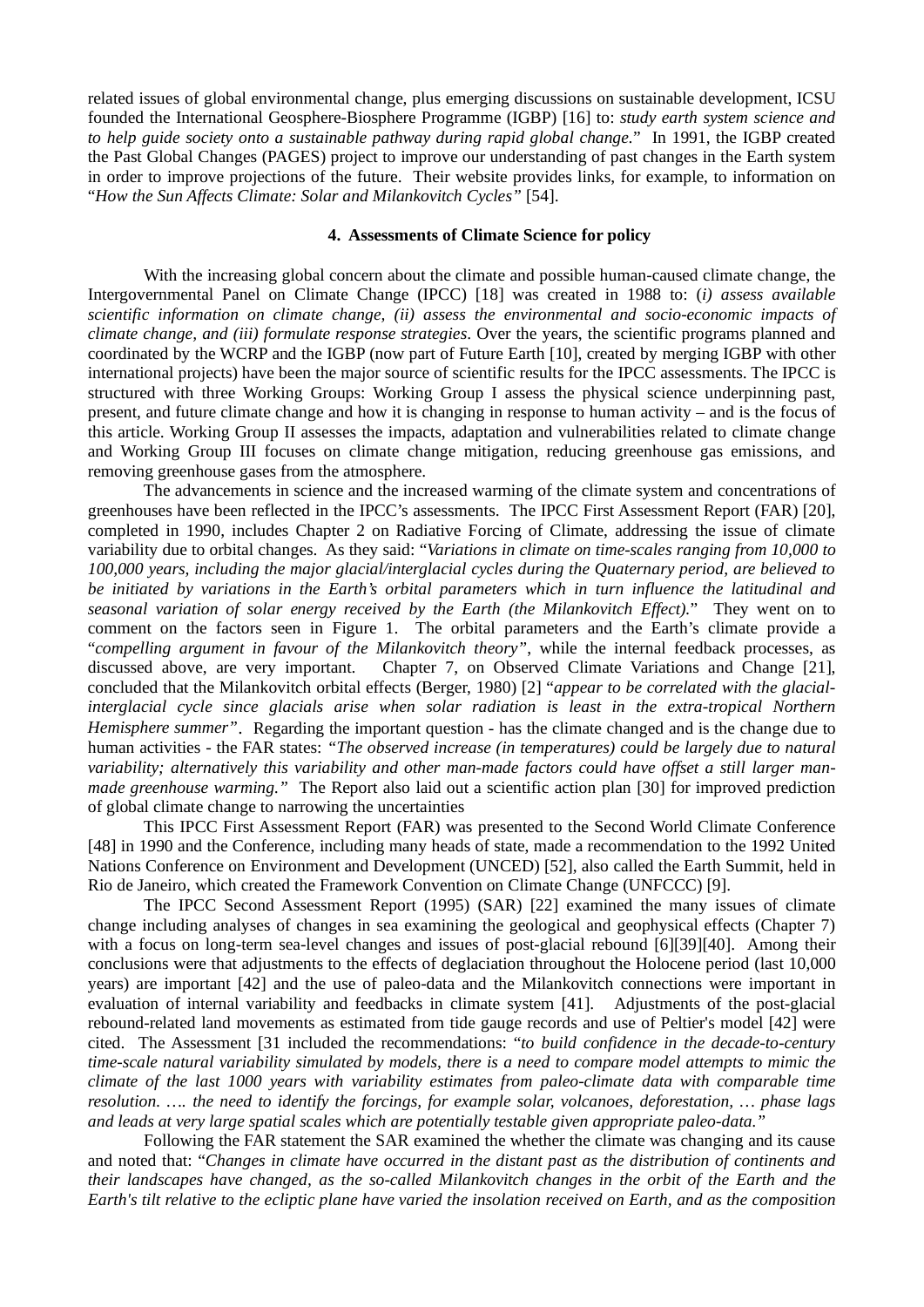*of the atmosphere has changed, all through natural processes."* "*More convincing recent evidence for the attribution of a human effect on climate is emerging from pattern-based studies*" and that "*The vertical patterns of change are also inconsistent with those expected for solar and volcanic forcing*" were conclusions. Building on this information and atmospheric temperature analyses and model studies of Santer [47] and Mann [29], the conclusion was that: "*the balance of evidence suggests a discernible human influence on climate*".

The IPCC Second Assessment Report was presented to the 1996 Climate Convention Conference of Parties (CoP2), in Geneva. The delegates agreed to the Geneva Ministerial Declaration [11], which stated: "*2. Recognize and endorse the Second Assessment Report of the Intergovernmental Panel on Climate Change (IPCC) as currently the most comprehensive and authoritative assessment of the science of climate change, its impacts and response options now available. … a scientific basis for urgently strengthening action at the global, regional and national levels, particularly action by Parties … 3. Believe that the findings of the Second Assessment Report indicate that the continued rise of greenhouse gas concentrations in the atmosphere will lead to dangerous interference with the climate system, given the serious risk of an increase in temperature and particularly the very high rate of temperature change."* The Geneva Declaration was presented at the opening of the 1997 CoP3 in Kyoto and contributed to the agreement of the Kyoto Protocol [27].

The Third Assessment Report (TAR) [24] concluded that: *"There is new and stronger evidence that most of the warming observed over the last 50 years is attributable to human activities."* Chapter 2 on Observed Climate Variability and Change was especially important as it examined the temperature of the past 1000 years and addressed the questions of the "little ice age", the "Medieval warm period" and the volcanic and solar effects in the recent record. The conclusion is that the "*rate and magnitude of global surface 20th century warming is likely to have been the largest of the millennium, with the 1990s and 1998 likely to have been the warmest decade and year, respectively in the Northern Hemisphere"*. The Assessment examined the Holocene, which began about 11,000 to 10,000 before the present. The early Holocene was generally warmer than the 20<sup>th</sup> century with variations between regions. Ice cores from northwest Canada (Ritchie) [46] documented an "*early Holocene Milankovitch thermal maximum*". Chapter 6 of the Assessment, on the Radiative Forcing of Climate Change, examined atmosphere-ocean general circulation models (AOGCM) and compared present-day versus paleoclimate (e.g., last glacial maximum) simulations, including those of Rind et al. (1989) [45] and Berger et al. (1993) [3].

The 2013 IPCC Fifth Assessment Report's Chapter 5 [28] on Information from Paleoclimate Archives included that: "*Recent modelling work provides strong support for the important role of variations in the Earth's orbital parameters in generating long-term climate variability. In particular, new simulations with GCMs (Carlson et al., 2012)* [5]*; Herrington and Poulsen, 2012* [14]*) support the fundamental premise of the Milankovitch theory that a reduction in NH summer insolation generates sufficient cooling to initiate ice sheet growth".* Helama et al. (2010) [13] examined Milankovitch solar forcing of past Holocene climates. The Fifth Assessment Reports were provided to the UN Climate Convention Conference of Parties in 2015, in Paris, leading The Paris Agreement [38]. The next full IPCC Assessments will be published in 2021.

Throughout the now almost 30 years of IPCC scientific assessments, there has been examination and support of the Miliankovitch theory and its utilization in understanding the climate system and assisting in the development and verificaiton of projection models, and its importance in terms of providing international climate science assessments addressing the IPCC objectives and the international policy dimensions.

#### **5. Seeing the Future - Prediction**

To address the issues for sustainable development, there is an essential need for science-informed decision making [33]. There are significant issues of sciences and policy on how to "*see the future*". To look ahead to the future, we need to have evidence-based predictions of our global system, including environmental, societal and technological changes (Figure 2, left).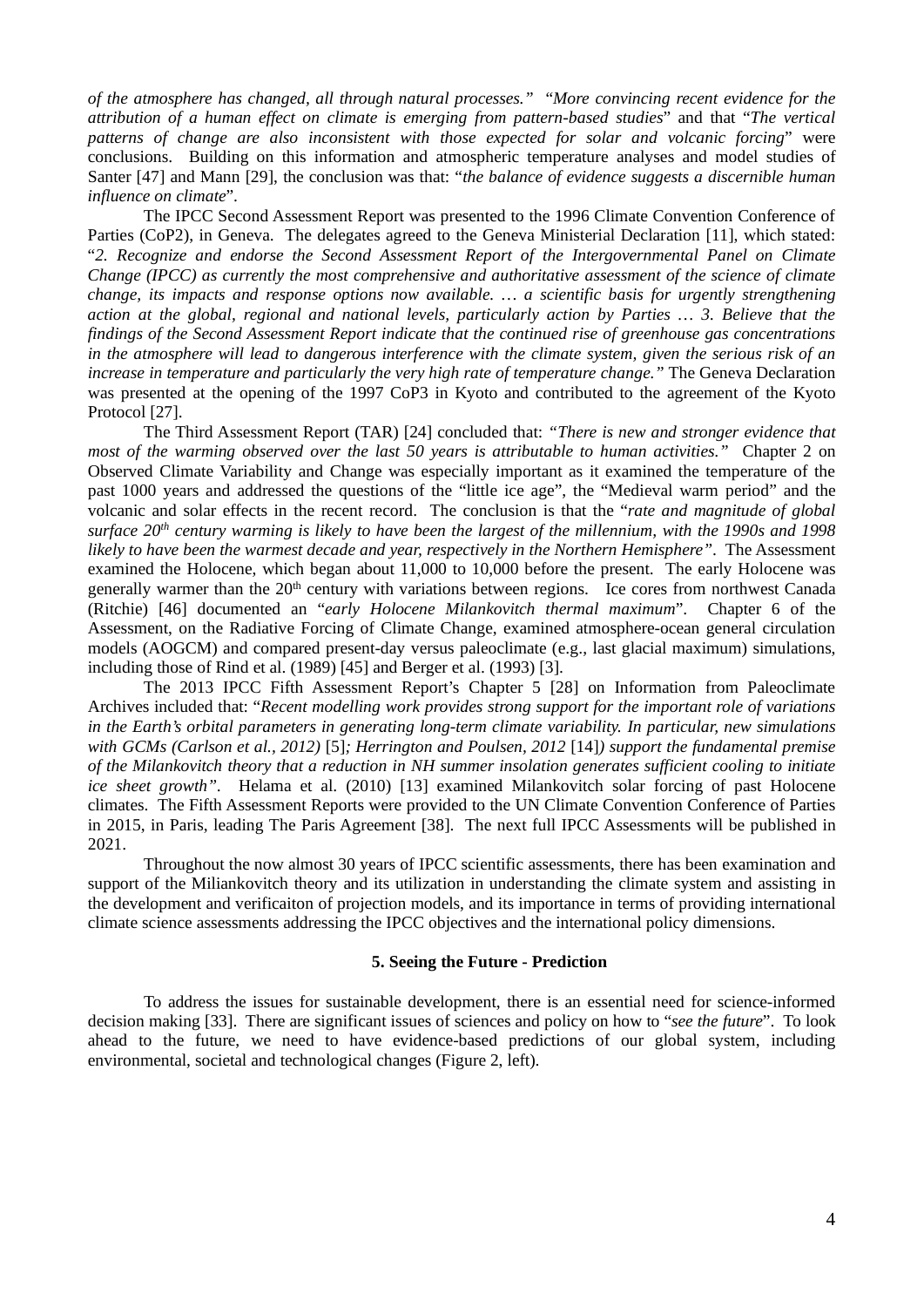

*Figure 2. Seeing the Future – Prediction. The interactions between social, economic, science and technology and environmental issues with feedbacks (left)[32]. Choices in responding to climate change – and their uncertainties – climate science and societal choices (right).* (*Based on IPCC, 2014 Assessment [26].)*

Predictions [32] of future states require understanding and incorporating the implications of science and technology and society in iterative ways, recognizing that changes in technology result in changes in society and vice versa. Further, as the future state becomes clearer for a specific projection based on the "*best*" estimates of technological and societal changes, these may "*feedback*' into the societal response, resulting in the modifications to the prediction of the future state. A fundamental role of the science and technology community is to work closely with the social science community to enable the prediction of future states through an integrated, continuously iterative process of refinement to reduce uncertainty and provide the "*best*" estimates of futures states as well as clarification of the assumptions inherent in the prediction such that the societal processes can, when possible and appropriate, modify societal changes.

For some natural science issues, such as the tides and related lunar orbits, there are laws of physics that relate the present state to the future state. Milankovitch theory and cycles built on laws of physics to provide the driving forces for variations in solar radiation energy. Projecting climate over the next century not only includes the uncertainties in the present state and the natural scientific relationships, but, equally importantly, the actions that societies will or will not take to reduce their interference with the climate system through emissions of greenhouse gases and the changes in the conditions of the planetary surface.

Seeing the future climate (Figure 2, right) means understanding the climate as a natural system and how it changes with increasing greenhouse gas concentrations and, also understanding human societies and their choices on greenhouse gas emissions resulting in changing the concentrations. There is uncertainty in the natural science models for projecting the temperature change, depending on which emissions scenario will happen in the decades to come. There is even larger uncertainty on which emission scenario global society will effectively follow. It is very important to understand the interconnectivity between actions and responses across and around the planet with its major societal, logical and philosophical issues. Understanding science, all sciences, is a fundamental way to look ahead – see how things are now and use relationships to see the future. Uncertainty in the natural science models' projections of temperature change for different emission scenarios are smaller than the larger uncertainty on which emission scenario global society will effectively enact.

As shown schematically, projections or predictions of future states require understanding and incorporating the implications of science and technology and society in iterative ways, recognizing that changes in technology result in changes in society and vice versa. Further, as the future state becomes clearer for a specific projection based on the "*best*" estimates of technological and societal changes, these may "*feedback*' into the societal response, resulting in the modifications to the prediction of the future state. There is need for the natural (physical-chemical-biological-geophysical-mathematical…) sciences and technology communities is to work closely with the social science communities to enable the prediction of future states through an integrated, continuously iterative process of refinement to reduce uncertainty and help to provide the "*best*" estimates of futures states.

#### **6. Concluding Comments**

Over the past decades, Planet Earth has seen a changing climate and the scientific understanding of the complex climate system has been greatly enhanced, through leading scientists who applied fundamental scientific thinking to develop and test hypotheses and theories, leading to understanding and predictions of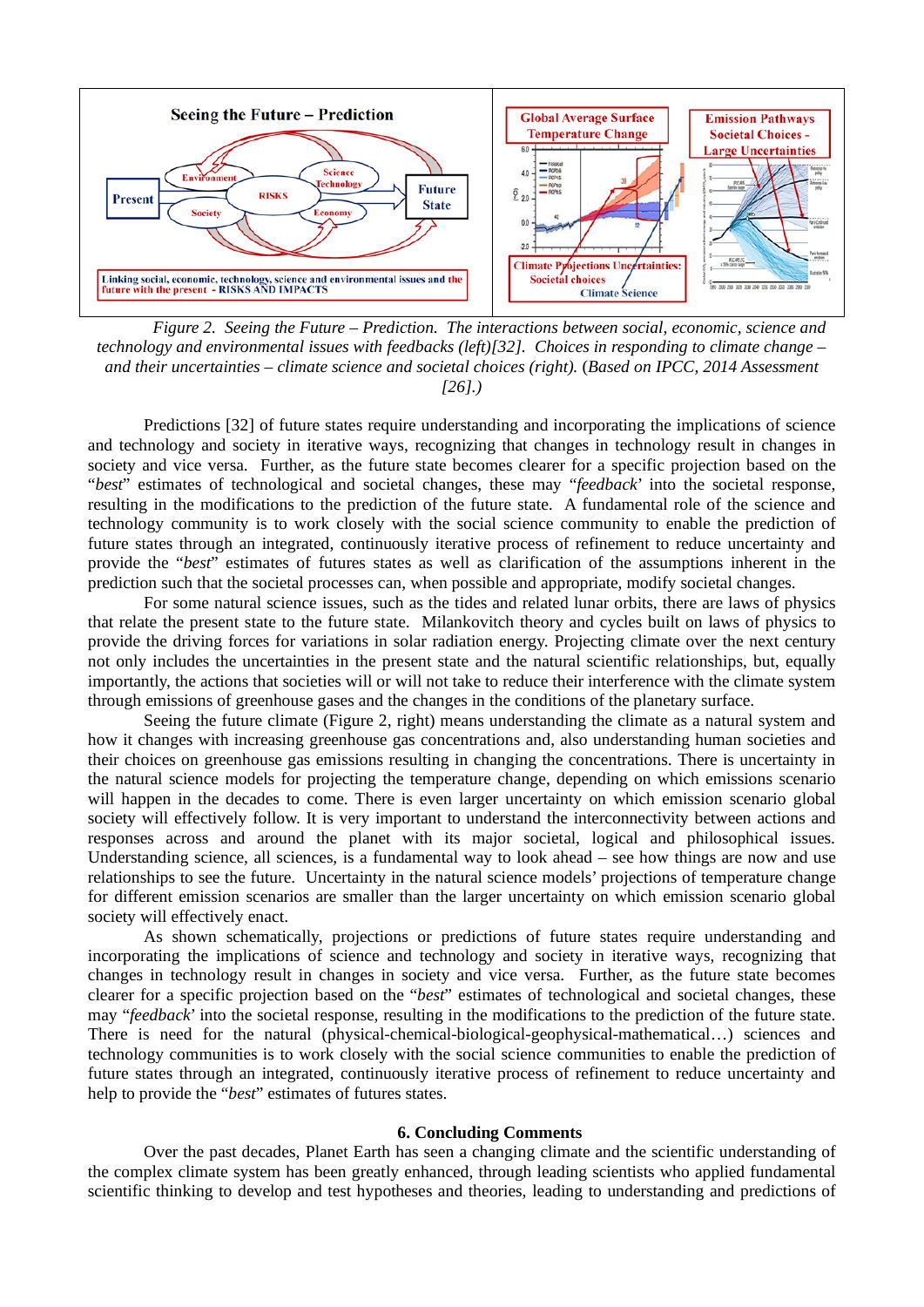the future. Professor M. Milankovitch was one of those scientists. His development of the Milankovitch theory and the explanations of the driving forces for the last million plus years of climate and the ice ages provided a basis for climate system scientific understanding. He continued his contributions over decades and his science has provided a basis for many scientists to further develop and extend our global understanding of the complex climate system enabling predictions.

## **7. Acknowledgments**

This article draws the author's personal involvement in the climate change science and policy from the 1980's to present and on many sources from the literature and reliable sources. Thanks to Professor W.R. Peltier, University of Toronto and 2008 Milankovitch Prize Winner, for his comments and information. And thanks to colleagues over decades of climate science for their support and information.

#### **8. References**

- 1. Arrhenius, S.: 1896, On the Influence of Carbonic Acid in the Air Upon the Temperature of the Ground. Philosophical Magazine 41: 237-76.
- 2. Berger, A.: 1980, The Milankovitch astronomical theory of paleoclimates, a modern review. Vistas in Astronomy. 24 103-122
- 3. Berger, A., C. Tricot, H. Gallée, and M.F. Loutre: 1993, Water vapor, CO2 and insolation over the last glacial-interglacial cycles. Phil. Trans. Roy. Soc. London. B, 341, 253-261.
- 4. Blunier, T., J. Schwander, B. Stauffer, T. Stocker, A. Dällenbach, A. Indermühle, J. Tschumi, J. Chappellaz, D. Raynaud, J.M. Barnola: 1997, Observed Climate Variability and Change: Timing of the Antarctic Cold Reversal and the atmospheric CO2 increase with respect to the Younger Dryas event. Geophys. Res. Lett., 24(21), 2683-2686.
- 5. Carlson, A. E., D. J. Ullman, F. S. Anslow, F. He, P. U. Clark, Z. Liu, and B. L. Otto-Bliesner, 2012: Modeling the surface mass-balance response of the Laurentide Ice Sheet to Bølling warming and its contribution to Meltwater Pulse 1A. Earth Planet. Sci. Lett., 315–316, 24–29.
- 6. Carter, W.E., D.G. Aubrey, T.F. Baker, C. Boucher, C. Le Provost, D.T. Pugh, W.R. Peltier, M. Zumberge, R.H. Rapp, R.E. Schutz, K.O. Emery and D.B. Enfield: 1989, Geodetic fixing of tide gauge benchmarks. Woods Hole Oceanographic Institution Technical Report, WHOI-89-31, 44pp.
- 7. Fischer, H., M. Wahlen, J. Smith, D. Mastroiani and B. Deck: 1999, Ice core records of atmospheric CO2 around the last three glacial terminations. Science, 283, 1712-1714
- 8. Fourier, J.: 1824, Remarques Générales Sur Les Températures Du Globe Terrestre Et Des Espaces Planétaires. Annales de Chemie et de Physique 27: 136-67.
- 9. Framework Convention on Climate Change (UNFCCC), <https://unfccc.int/>
- 10. Future Earth: Research. Innovation. Sustainability,<https://futureearth.org/>
- 11. Geneva Ministerial Declaration, UNFCCC CoP3, 1996, <https://unfccc.int/resource/docs/cop2/15a01.pdf>
- 12. Hays J.D., Imbrie J., Shackleton N.J.: 1976, Variations in the earth's orbit: Pacemaker of the ice-ages. Science 194: 1121–1132.
- 13. Helama, S., M. M. Fauria, K. Mielikäinen, M. Timonen, and M. Eronen: 2010, Sub-Milankovitch solar forcing of past climates: mid and late Holocene perspectives. Geol. Soc. Am. Bull., 122, 1981–1988.
- 14. Herrington, A., and C. Poulsen: 2012, Terminating the Last Interglacial: the role of ice sheet-climate feedbacks in a GCM asynchronously coupled to an Ice Sheet Model. J. Clim., 25, 1871–1882.
- 15. Intergovernmental Oceanographic Commission, UNESCO <http://www.ioc-unesco.org/>
- 16. International Geosphere Biosphere Programme.<http://www.igbp.net/>
- 17. International Science Council.<https://council.science/>
- 18. Intergovernmental Panel on Climate Change (IPCC),<http://www.ipcc.ch/>
- 19. IPCC Mandate,<https://www.ipcc.ch/about/>
- 20. IPCC First Scientific Assessment (FAR) (J. Hougton, G. Jenkins, J. Ephraums, ed.): 1990, Climate Change. Cambridge Un. Press, 367pp,<https://www.ipcc.ch/report/ar1/wg1/>
- 21. IPCC First Assessment report (FAR): Chapter 7. Observed Climate Variations and Change. (C.K. Folland, T. Karl and K. Ya. Vinnikov, lead authors). Cambridge Un. Press, 195-238. <https://www.ipcc.ch/report/ar1/wg1/>
- 22. IPCC Second Scientific Assessment (SAR). (J.T. Houghton, L.G. Meira Filho, B.A. Callander, N. Harris, A. Kattenberg and K. Maskell, ed): 1996, Science of Climate Change, Cambridge Un. Press,575pp, <https://www.ipcc.ch/report/ar2/wg1/>
- 23. IPCC SAR Climate Change: 1995, Synthesis Report,<https://www.ipcc.ch/report/ar2/syr/>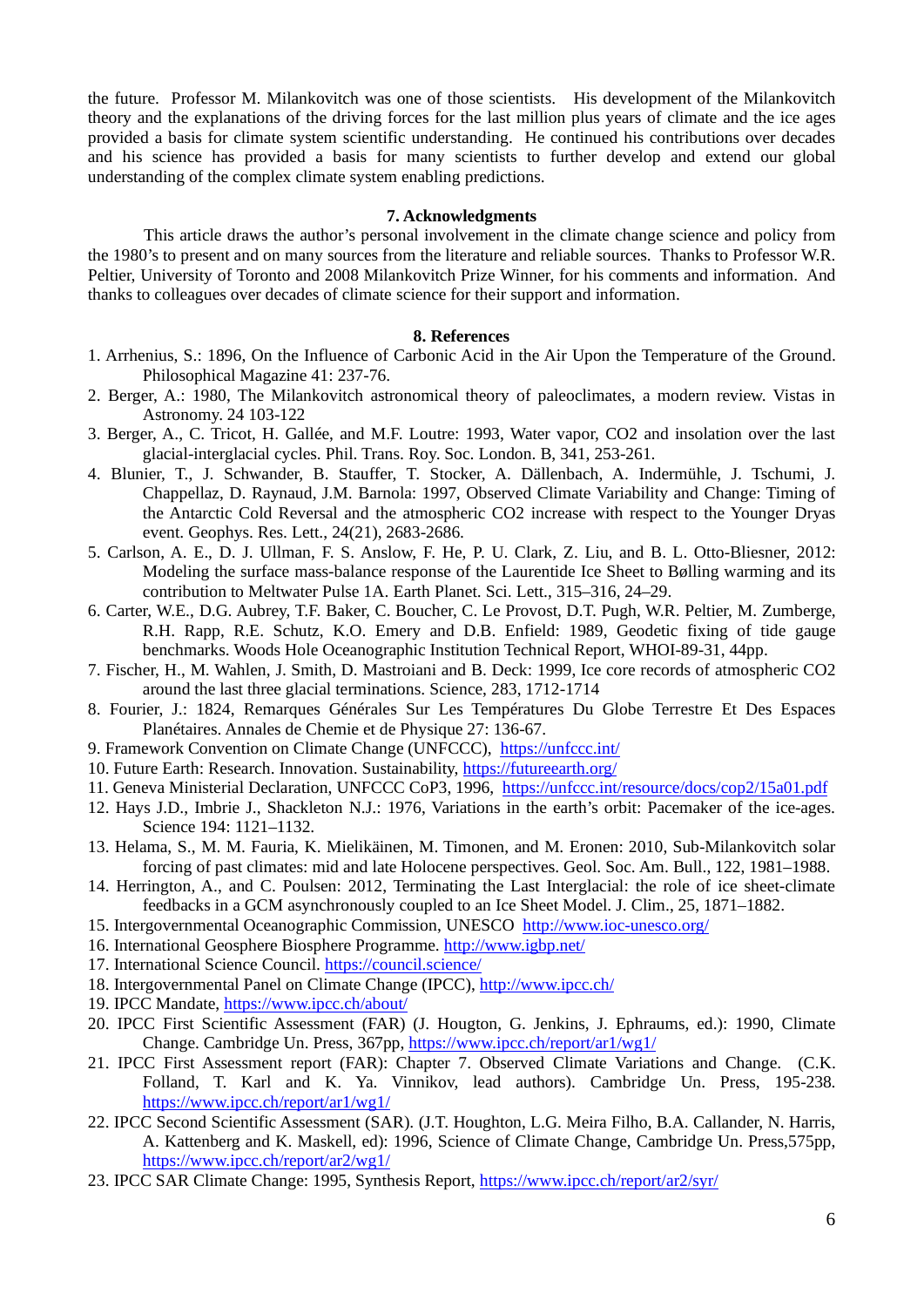- 24. IPCC Third Scientific Assessment (TAR): 2001, Chapter 2 Figure 2;22. adapted from Sowers and Bender, 1995<sup>1</sup>; Blunier et al.<sup>1</sup>, 1997; Fischer et al.<sup>1</sup>, 1999; Petit et al., 1999<sup>1</sup>).
- 25. IPCC Third Scientific Assessment (TAR): 2001, Climate Change 2001: The Scientific Basis. Contribution of Working Group I to the Third Assessment Report of the Intergovernmental Panel on Climate Change [Houghton, J.T., Y. Ding, D.J. Griggs, M. Noguer, P.J. van der Linden, X. Dai, K. Maskell, and C.A. Johnson (eds.)]. Cambridge University Press, Cambridge, United Kingdom and New York, NY, USA, 881pp.<https://www.ipcc.ch/report/ar3/wg1/>
- 26. IPCC Fifth Scientific Assessment (AR5): 2014, Climate Change 2014: Synthesis Report. Contribution of Working Groups I, II and III to the Fifth Assessment Report of the Intergovernmental Panel on Climate Change [Core Writing Team, R.K. Pachauri and L.A. Meyer (eds.)]. IPCC, Geneva, Switzerland, 151 pp.
- 27. Kyoto Protocol, UNFCCC, 1997, [https://unfccc.int/kyoto\\_protocol](https://unfccc.int/kyoto_protocol)
- 28. Masson-Delmotte, V., M. Schulz, A. Abe-Ouchi, J. Beer, A. Ganopolski, J.F. González Rouco, E. Jansen, K. Lambeck, J. Luterbacher, T. Naish, T. Osborn, B. Otto-Bliesner, T. Quinn, R. Ramesh, M. Rojas, X. Shao and A. Timmermann: 2013, Information from Paleoclimate Archives. In: Climate Change 2013: The Physical Science Basis. Contribution of Working Group I to the Fifth Assessment Report of the Intergovernmental Panel on Climate Change [Stocker, T.F., D. Qin, G.-K. Plattner, M. Tignor, S.K. Allen, J. Boschung, A. Nauels, Y. Xia, V. Bex and P.M. Midgley (eds.)]. Cambridge University Press, Cambridge, United Kingdom and New York, NY, USA.
- 29. Mann, M.: 2012, The Hockey Stick and the Climate Wars. Columbia University Press. ISBN 978-0-231- 15254-9. 395 pp.
- 30. McBean, G.A., J.J. McCarthy:1990, Narrowing the Uncertainties. Chapter 11. Climate Change, the IPCC Scientific Assessment (J. Houghton, G. Jenkins, J. Ephraums, ed.), Cambridge Un. Press, 315-328
- 31. McBean, G.A., P. Liss and S. Schneider:1996, Advancing Our Knowledge; Chapter 11. Science of Climate Change, IPCC 2nd Scientific Assessment (J.T. Houghton, L.G. Meira Filho, B.A. Callander, N. Harris, A. Kattenberg and K. Maskell, ed.), Cambridge Un. Press, 521-531.
- 32. McBean, G.A.: 2016: Science and Technology for a Sustainable Future Earth. Proceedings International Conference - Technology + Society = Future. Montenegrin Academy of Sciences and Arts, 19–20 May 2016, Scientific Meetings, Volume 138, Editor, Momir Đurović, Podgorica, Montenegro, 39-49. <http://bit.ly/2dm5yE1>
- 33. McBean, G.A.: 2018, Integrating Global Science to Address the Global Agenda 2030, Environment:<br>Science and Policy for Sustainable Development. 60:6. 26-38. DOI: Science and Policy for Sustainable Development, 60:6, 26-38, DOI: 10.1080/00139157.2018.1517517
- 34. Meier, M.F.: 1993, Ice, climate, and sea level; do we know what is happening? In: Ice in the Climate System, W.R. Peltier (ed.), NATO ASI Series I, Global Environmental Change, Vol. 12, Springer-Verlag, Heidelberg, pp. 141-160.
- 35. Milankovitch, M.: 1920, Théorie Mathématique des Phénomènes Thermiques Produits par la Radiation Solaire. Paris: Gauthier-Villars.
- 36. Milankovitch, M.: 1930, Mathematische Klimalehre und Astronomische Theorie der Kilimaschwankungen. In Handbuch der Klimatologie, edited by W. Köppen and R. Geiger, Vol. 1, Pt. A, pp. 1-176. Berlin: Borntraeger.
- 37. Milankovitch, M.: 1941, Canon of Insolation and the Ice Age Problem. Belgrade: Koniglich Serbische Akademie.
- 38. Paris Agreement, UNFCCC 2015, [https://unfccc.int/process-and-meetings/the-paris-agreement/the-paris](https://unfccc.int/process-and-meetings/the-paris-agreement/the-paris-agreement)[agreement](https://unfccc.int/process-and-meetings/the-paris-agreement/the-paris-agreement)
- 39. Peltier, W.R. and A. M. Tushingham: 1989, Global sea level rise and the greenhouse effect: might they be related? Science, 244, 806-810.
- 40. Peltier, W.R. and A.M. Tushingham: 1991, Influence of glacial isostatic adjustment on tide gauge measurements of secular sea level change. J. Geophys. Res., 96, 6779-6796.
- 41. Peltier, W.R., C.A. Burga, J.-C. Duplessy, K. Herterick, I. Levin, E. Maier-Reimer, M . McElroy, J.T., Overpeck, D. Raynaud and U. Siegenthaler: 1993, Group report: how can we use paleodata to evaluate the internal variability and feedbacks in the climate system? In: Global Changes in the Perspective of the Past, J.A.Eddy and H. Oeschger (eds.), John Wiley & Sons, Ltd., Chichester, pp. 239-263.
- 42. Peltier, W.R. :1994, Ice age paleotopography. Science, 265, 195-201.
- 43. Peltier W.R.: 2015, The History of the Earth's Rotation: Impacts of Deep Earth Physics and Surface Climate Variability. In: Gerald Schubert (editor-in-chief) Treatise on Geophysics, 2nd edition, Vol 9.